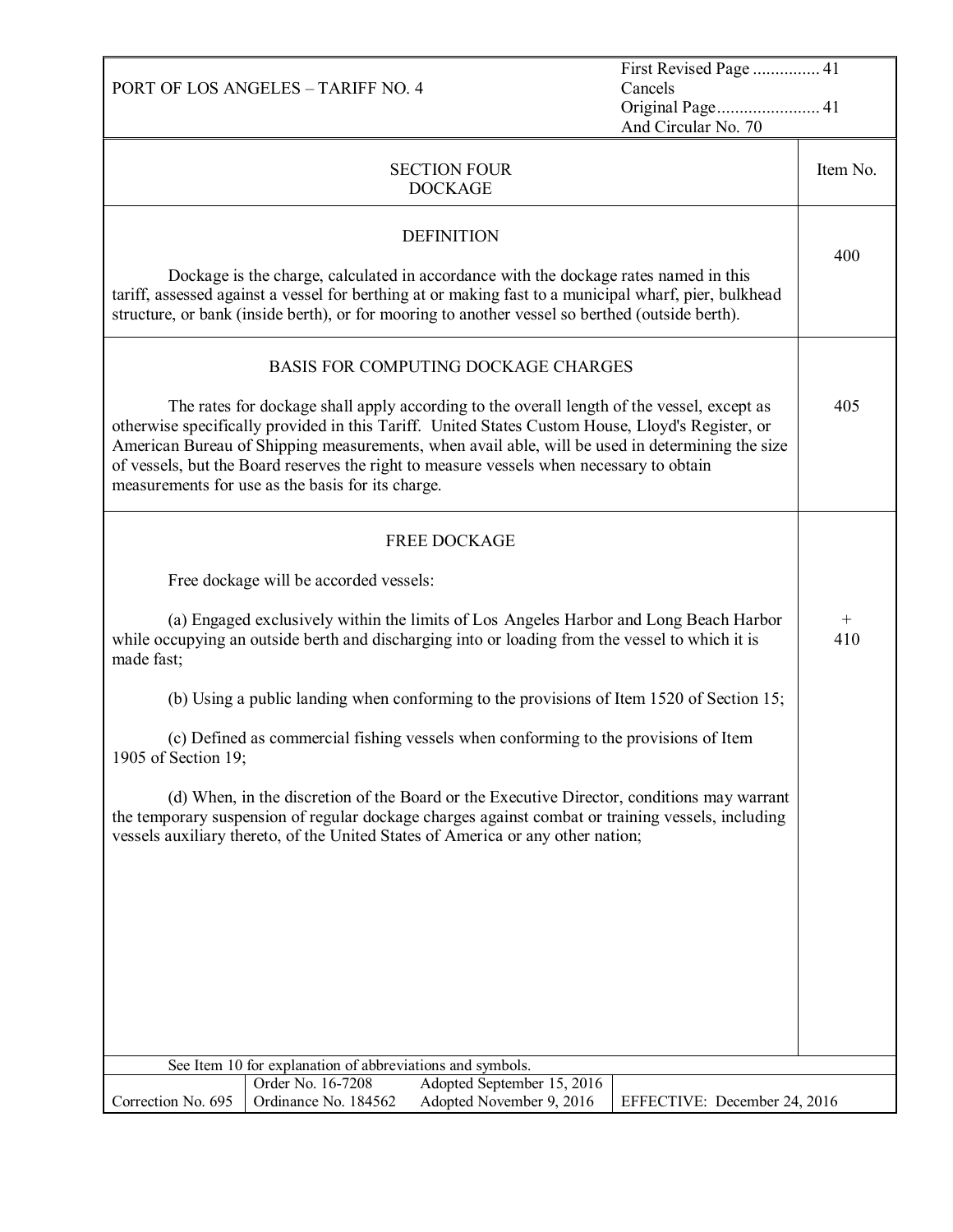Second Revised Page…………42 Cancels First Revised Page ............... 42 And Circular No. 70

|                                                                                                                         |                                                           |                                                                                                                                                                                                                                                                                                                                                                                                                                                                                                                                                                                                                                                                                                                                                                                                                                                                                                            | And Circular No. 70          |                          |
|-------------------------------------------------------------------------------------------------------------------------|-----------------------------------------------------------|------------------------------------------------------------------------------------------------------------------------------------------------------------------------------------------------------------------------------------------------------------------------------------------------------------------------------------------------------------------------------------------------------------------------------------------------------------------------------------------------------------------------------------------------------------------------------------------------------------------------------------------------------------------------------------------------------------------------------------------------------------------------------------------------------------------------------------------------------------------------------------------------------------|------------------------------|--------------------------|
| <b>SECTION FOUR - Continued</b><br>DOCKAGE -- Continued                                                                 |                                                           |                                                                                                                                                                                                                                                                                                                                                                                                                                                                                                                                                                                                                                                                                                                                                                                                                                                                                                            |                              | Item No.                 |
| provided in Section Nineteen shall apply;<br>charged dockage;                                                           | petroleum or products or compounds thereof;               | FREE DOCKAGE -- Continued<br>(e) Under 20 tons gross register, except commercial fishing vessels when the rates<br>(f) While actively engaged as a tugboat when made fast to another vessel which is being<br>(g) Using a wharf or landing at a small boat marine oil service station while taking on<br>(h) Occupying water area under a space assignment in accordance with Item 800, or<br>pursuant to a revocable permit or term permit requiring the payment of compensation at least<br>equal to that specified in Item 810, provided, however, that any such vessel is not a common<br>carrier by water, or designed for or engaged in the loading or discharging of passengers or<br>merchandise. Barges, lighters, tugs, dredges, oil drilling platforms, oil and service craft, salvage<br>vessels, fishing vessels, and derrick barges shall be included within the class of vessels considered |                              | $^{+}$<br>410<br>(Cont.) |
|                                                                                                                         |                                                           | to be "not designed for" the loading or discharging of passengers or merchandise. Full dockage<br>charges shall be assessed against any vessel while engaged in loading or discharging of passengers<br>or merchandise during the time such vessel is so engaged, in addition to the charges assessed                                                                                                                                                                                                                                                                                                                                                                                                                                                                                                                                                                                                      |                              |                          |
|                                                                                                                         |                                                           | under Item 810, the permit or revocable permit, and all other charges applicable under this Tariff;<br>(i) (Water barges), when used in occasional service, so long as the owner maintains and                                                                                                                                                                                                                                                                                                                                                                                                                                                                                                                                                                                                                                                                                                             |                              |                          |
| offers the service of supply of fresh and potable water to vessels in Los Angeles Harbor;                               |                                                           |                                                                                                                                                                                                                                                                                                                                                                                                                                                                                                                                                                                                                                                                                                                                                                                                                                                                                                            |                              |                          |
| (j) Engaged exclusively in the exhibition of goods for the sole purpose of the promotion of<br>international trade;     |                                                           |                                                                                                                                                                                                                                                                                                                                                                                                                                                                                                                                                                                                                                                                                                                                                                                                                                                                                                            |                              |                          |
| (k) Owned or operated by the State of California.                                                                       |                                                           |                                                                                                                                                                                                                                                                                                                                                                                                                                                                                                                                                                                                                                                                                                                                                                                                                                                                                                            |                              |                          |
| (l) For the first twenty-four hours only when bundled passenger fees are paid in<br>$^{+}$<br>accordance with Item 600. |                                                           |                                                                                                                                                                                                                                                                                                                                                                                                                                                                                                                                                                                                                                                                                                                                                                                                                                                                                                            |                              |                          |
|                                                                                                                         |                                                           |                                                                                                                                                                                                                                                                                                                                                                                                                                                                                                                                                                                                                                                                                                                                                                                                                                                                                                            |                              |                          |
|                                                                                                                         |                                                           |                                                                                                                                                                                                                                                                                                                                                                                                                                                                                                                                                                                                                                                                                                                                                                                                                                                                                                            |                              |                          |
|                                                                                                                         |                                                           |                                                                                                                                                                                                                                                                                                                                                                                                                                                                                                                                                                                                                                                                                                                                                                                                                                                                                                            |                              |                          |
|                                                                                                                         |                                                           |                                                                                                                                                                                                                                                                                                                                                                                                                                                                                                                                                                                                                                                                                                                                                                                                                                                                                                            |                              |                          |
|                                                                                                                         | See Item 10 for explanation of abbreviations and symbols. |                                                                                                                                                                                                                                                                                                                                                                                                                                                                                                                                                                                                                                                                                                                                                                                                                                                                                                            |                              |                          |
| Correction No. 696                                                                                                      | Order No. 16-7208<br>Ordinance No. 184562                 | Adopted September 15, 2016<br>Adopted November 9, 2016                                                                                                                                                                                                                                                                                                                                                                                                                                                                                                                                                                                                                                                                                                                                                                                                                                                     | EFFECTIVE: December 24, 2016 |                          |

PORT OF LOS ANGELES – TARIFF NO. 4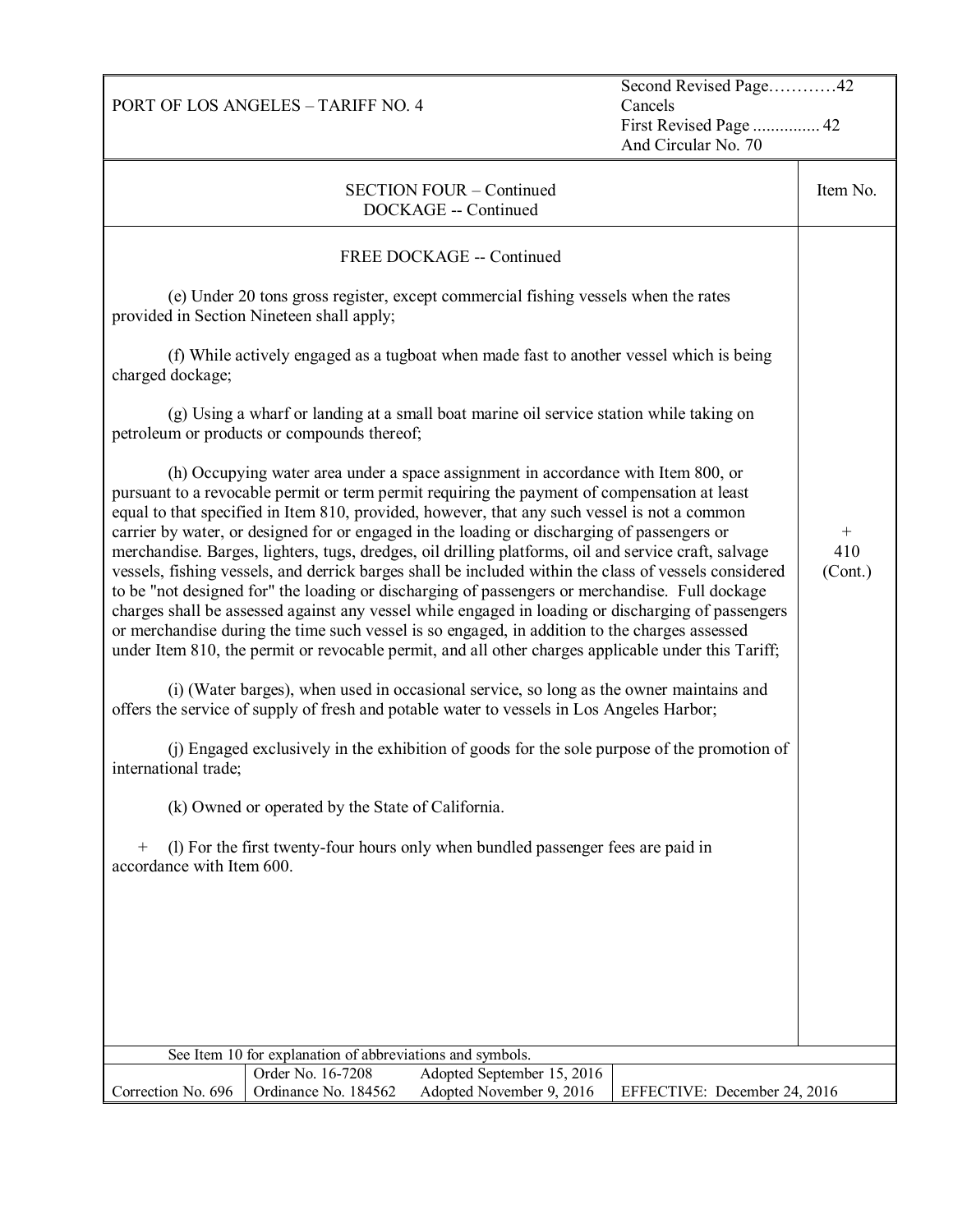PORT OF LOS ANGELES – TARIFF NO. 4 Original Page ...................... 43

| <b>SECTION FOUR – Continued</b><br>DOCKAGE -- Continued                                                                                                                                                                                                                                                                                                                                                                                                                                                                                                                                                                                                                                                                                                                                                                                                                                                                                                                     |     |  |  |  |
|-----------------------------------------------------------------------------------------------------------------------------------------------------------------------------------------------------------------------------------------------------------------------------------------------------------------------------------------------------------------------------------------------------------------------------------------------------------------------------------------------------------------------------------------------------------------------------------------------------------------------------------------------------------------------------------------------------------------------------------------------------------------------------------------------------------------------------------------------------------------------------------------------------------------------------------------------------------------------------|-----|--|--|--|
| DOCKAGE TO BE PAID BY VESSELS<br>Dockage, at the rates named in this Tariff, shall be assessed against all vessels subject to<br>the payment of dockage under these rules, and shall be paid by the vessel so assessed, through its<br>master, owner, agent or other person duly authorized so to do, before any such vessel leaves the<br>Port of Los Angeles, unless such vessel is on the Credit List, in which event the master, owner,<br>agent or other person in charge of such vessel shall file with the Executive Director, within ten<br>(10) days after such dockage shall accrue, such information respecting the docking and movement<br>of any such vessel, on blanks furnished by the Port, as said Port may require. (See Item No. 260,<br>Credit List; Item No. 215, Unlawful to Fail or Refuse to Pay Tariff Charges; and Item No. 265<br>(particularly paragraph (g) thereof), Payment of Charges and Fees, and Enforcement Thereof of<br>this Tariff.) |     |  |  |  |
| MONTHLY RATE FOR VESSELS EMPLOYED WITHIN LOS ANGELES HARBOR<br>Vessels employed within Los Angeles Harbor, which provide necessary service for the<br>operation and maintenance of the Port may, upon written application to the Executive Director, be<br>afforded monthly rates, which shall be the applicable daily dockage charge, multiplied by seven<br>and one-half. The special monthly charge shall be revocable at the discretion of the Executive<br>Director, shall not entitle such vessels to any preferential berthing right and such vessels shall<br>vacate any particular berth whenever ordered by the Executive Director.                                                                                                                                                                                                                                                                                                                               | 420 |  |  |  |
| DOCKAGE BEGINS AND ENDS<br>The period of time for which dockage shall be assessed against a vessel shall commence<br>when such vessel is made fast to a wharf, pier, bulkhead structure, or bank, or to another vessel so<br>berthed, and shall continue until such vessel is completely freed from and has vacated such berth.                                                                                                                                                                                                                                                                                                                                                                                                                                                                                                                                                                                                                                             | 430 |  |  |  |
| See Item 10 for explanation of abbreviations and symbols.<br>Adopted July 12, 1989<br>Order No. 5837<br>Ordinance No. 165789<br>Adopted April 10, 1990<br>EFFECTIVE: July 1, 1990                                                                                                                                                                                                                                                                                                                                                                                                                                                                                                                                                                                                                                                                                                                                                                                           |     |  |  |  |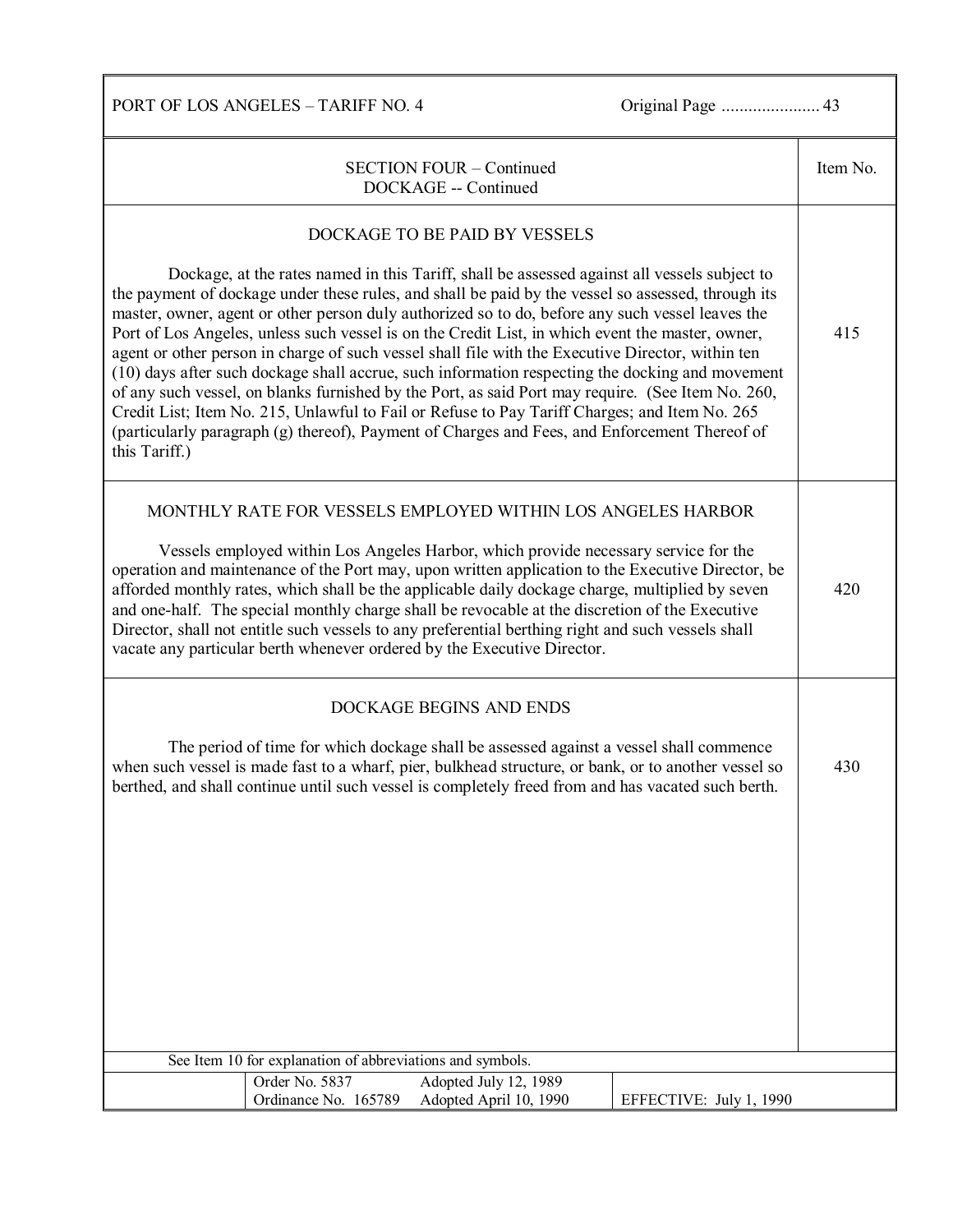|                                                                                                                                                                                                                                                                                                                                                                                                                                                                                                   | PORT OF LOS ANGELES - TARIFF NO. 4                        |                                                         | Second Revised Page 44      |          |
|---------------------------------------------------------------------------------------------------------------------------------------------------------------------------------------------------------------------------------------------------------------------------------------------------------------------------------------------------------------------------------------------------------------------------------------------------------------------------------------------------|-----------------------------------------------------------|---------------------------------------------------------|-----------------------------|----------|
|                                                                                                                                                                                                                                                                                                                                                                                                                                                                                                   |                                                           |                                                         | Cancels                     |          |
|                                                                                                                                                                                                                                                                                                                                                                                                                                                                                                   |                                                           |                                                         | First Revised Page  44      |          |
|                                                                                                                                                                                                                                                                                                                                                                                                                                                                                                   |                                                           | <b>SECTION FOUR - Continued</b><br>DOCKAGE -- Continued |                             | Item No. |
|                                                                                                                                                                                                                                                                                                                                                                                                                                                                                                   |                                                           | PAYMENTS MADE WHEN DUE                                  |                             |          |
| Except as provided in Item 420, all charges for dockage are due and payable when<br>incurred and must be paid, whether approved by the Master or not, before any vessel leaves the<br>berth, unless forced to do so by stress of weather or fire, or unless such vessel is on the Credit<br>List. (See Item No. 260, Credit List.)                                                                                                                                                                |                                                           |                                                         |                             | 440      |
|                                                                                                                                                                                                                                                                                                                                                                                                                                                                                                   | Errors, if any, will be rectified.                        |                                                         |                             |          |
|                                                                                                                                                                                                                                                                                                                                                                                                                                                                                                   |                                                           | PENALTY FOR FAILURE TO PAY WHEN DUE                     |                             |          |
| Refusal or failure to pay dockage in accordance with Item 420 or Item 440, or otherwise<br>upon presentation of bill therefore, shall subject the vessel to be placed on the Delinquent List and<br>to the penalties provided by law and this Tariff. No vessel which has been placed on the<br>Delinquent List shall be permitted to use any municipal berth without first paying double the<br>dockage incurred and not paid, and \$11.03 in addition thereto. (See Item No. 260, Credit List.) |                                                           |                                                         | [A]<br>450                  |          |
|                                                                                                                                                                                                                                                                                                                                                                                                                                                                                                   |                                                           | TRANSFER FROM ONE MUNICIPAL BERTH TO ANOTHER            |                             |          |
| Dockage shall be assessed against a vessel shifting directly from one municipal berth to<br>another municipal berth based upon the total time at such berths considered together.                                                                                                                                                                                                                                                                                                                 |                                                           |                                                         | 460                         |          |
|                                                                                                                                                                                                                                                                                                                                                                                                                                                                                                   |                                                           |                                                         |                             |          |
|                                                                                                                                                                                                                                                                                                                                                                                                                                                                                                   |                                                           |                                                         |                             |          |
|                                                                                                                                                                                                                                                                                                                                                                                                                                                                                                   |                                                           |                                                         |                             |          |
|                                                                                                                                                                                                                                                                                                                                                                                                                                                                                                   |                                                           |                                                         |                             |          |
|                                                                                                                                                                                                                                                                                                                                                                                                                                                                                                   |                                                           |                                                         |                             |          |
|                                                                                                                                                                                                                                                                                                                                                                                                                                                                                                   |                                                           |                                                         |                             |          |
|                                                                                                                                                                                                                                                                                                                                                                                                                                                                                                   |                                                           |                                                         |                             |          |
|                                                                                                                                                                                                                                                                                                                                                                                                                                                                                                   | See Item 10 for explanation of abbreviations and symbols. |                                                         |                             |          |
|                                                                                                                                                                                                                                                                                                                                                                                                                                                                                                   | Order No. 6822                                            | Adopted May 25, 2005                                    |                             |          |
| Correction No. 312                                                                                                                                                                                                                                                                                                                                                                                                                                                                                | Ordinance No. 176951                                      | Adopted September 6, 2005                               | EFFECTIVE: October 29, 2005 |          |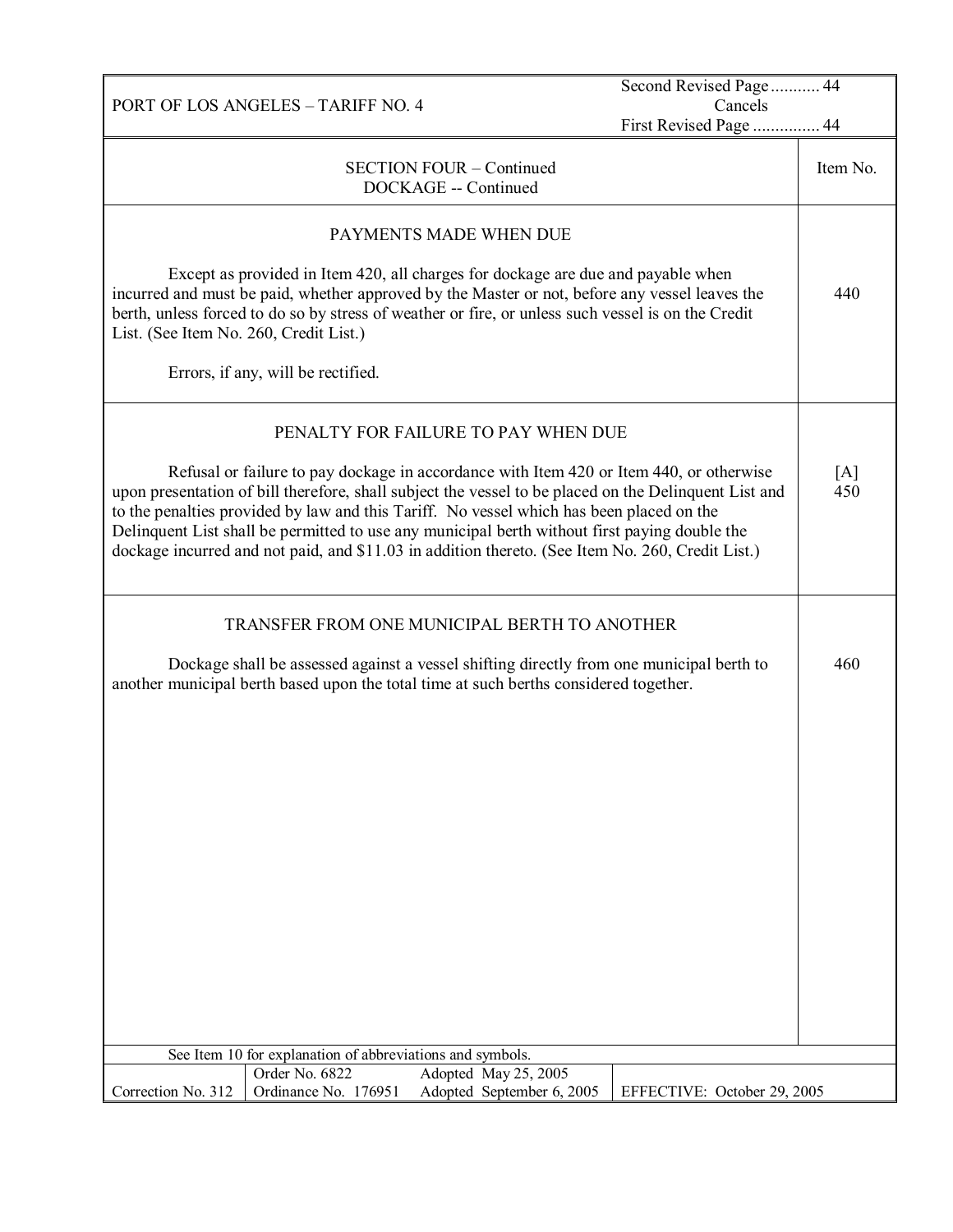|                                                                                                |                                                                     |                                                                                             | Fourth Revised Page45                |          |
|------------------------------------------------------------------------------------------------|---------------------------------------------------------------------|---------------------------------------------------------------------------------------------|--------------------------------------|----------|
| Cancels<br>PORT OF LOS ANGELES - TARIFF NO. 4                                                  |                                                                     |                                                                                             |                                      |          |
|                                                                                                |                                                                     |                                                                                             | Third Revised Page45                 |          |
| <b>SECTION FOUR - Continued</b>                                                                |                                                                     |                                                                                             |                                      | Item No. |
|                                                                                                |                                                                     | DOCKAGE -- Continued                                                                        |                                      |          |
|                                                                                                |                                                                     | <b>FULL DOCKAGE</b>                                                                         |                                      |          |
|                                                                                                |                                                                     |                                                                                             |                                      |          |
|                                                                                                | this Item, except as otherwise provided in this Tariff. (See Note.) | Dockage charges shall be assessed against all vessels at the full dockage rates provided in |                                      |          |
|                                                                                                | Full dockage rates shall be as follows:                             |                                                                                             |                                      |          |
| <b>OVERALL LENGTH OF</b>                                                                       |                                                                     | <b>CHARGE PER 24-HOUR DAY OR FRACTION</b>                                                   |                                      |          |
| <b>VESSEL IN METERS</b>                                                                        |                                                                     | <b>THEREOF</b>                                                                              |                                      |          |
|                                                                                                |                                                                     |                                                                                             |                                      |          |
| Over                                                                                           | <b>But Not Over</b>                                                 |                                                                                             |                                      |          |
| $\boldsymbol{0}$                                                                               | 30                                                                  | \$80                                                                                        |                                      |          |
| 30<br>45                                                                                       | 45<br>60                                                            | 117<br>161                                                                                  |                                      |          |
| 60                                                                                             |                                                                     | 225                                                                                         |                                      | [A]      |
| 75                                                                                             | 75<br>90                                                            | 334                                                                                         |                                      | 480      |
|                                                                                                |                                                                     |                                                                                             |                                      |          |
| 90                                                                                             | 105                                                                 | 525<br>752                                                                                  |                                      |          |
| 105                                                                                            | 120                                                                 |                                                                                             |                                      |          |
| 120                                                                                            | 135                                                                 | 1017                                                                                        |                                      |          |
| 135                                                                                            | 150                                                                 | 1322                                                                                        |                                      |          |
| 150                                                                                            | 165                                                                 | 1665                                                                                        |                                      |          |
| 165                                                                                            | 180                                                                 | 2046                                                                                        |                                      |          |
| 180                                                                                            | 195                                                                 | 2465                                                                                        |                                      |          |
| 195                                                                                            | 210                                                                 | 2923                                                                                        |                                      |          |
| 210                                                                                            | 225                                                                 | 3419                                                                                        |                                      |          |
| 225                                                                                            | 240                                                                 | 3952                                                                                        |                                      |          |
| 240                                                                                            | 255                                                                 | 4524                                                                                        |                                      |          |
| 255                                                                                            | 270                                                                 | 5137                                                                                        |                                      |          |
| 270                                                                                            |                                                                     | 285<br>5784                                                                                 |                                      |          |
| 285                                                                                            |                                                                     | 300<br>6472                                                                                 |                                      |          |
| 300                                                                                            |                                                                     | 315<br>7198                                                                                 |                                      |          |
| 315                                                                                            |                                                                     | 330<br>7962                                                                                 |                                      |          |
| 330                                                                                            | 345                                                                 | 8763                                                                                        |                                      |          |
| 345                                                                                            | 360                                                                 | 9604                                                                                        |                                      |          |
| 360                                                                                            | 375                                                                 | 10481                                                                                       |                                      |          |
| 375                                                                                            | 390                                                                 | 11400                                                                                       |                                      |          |
| 390                                                                                            | Over                                                                | 11400                                                                                       |                                      |          |
|                                                                                                | Plus \$                                                             | 32                                                                                          |                                      |          |
|                                                                                                |                                                                     |                                                                                             | per lineal meter or fraction thereof |          |
| NOTE: Vessels leaving and returning to Los Angeles Harbor on regular daily schedules shall not |                                                                     |                                                                                             |                                      |          |
| be assessed more than one day's full dockage in any 24-hour period.                            |                                                                     |                                                                                             |                                      |          |
| See Item 10 for explanation of abbreviations and symbols.                                      |                                                                     |                                                                                             |                                      |          |
|                                                                                                | Order No. 6822                                                      | Adopted May 25, 2005                                                                        |                                      |          |
| Correction No. 313                                                                             | Ordinance No. 176951                                                | Adopted September 6, 2005                                                                   | EFFECTIVE: October 29, 2005          |          |